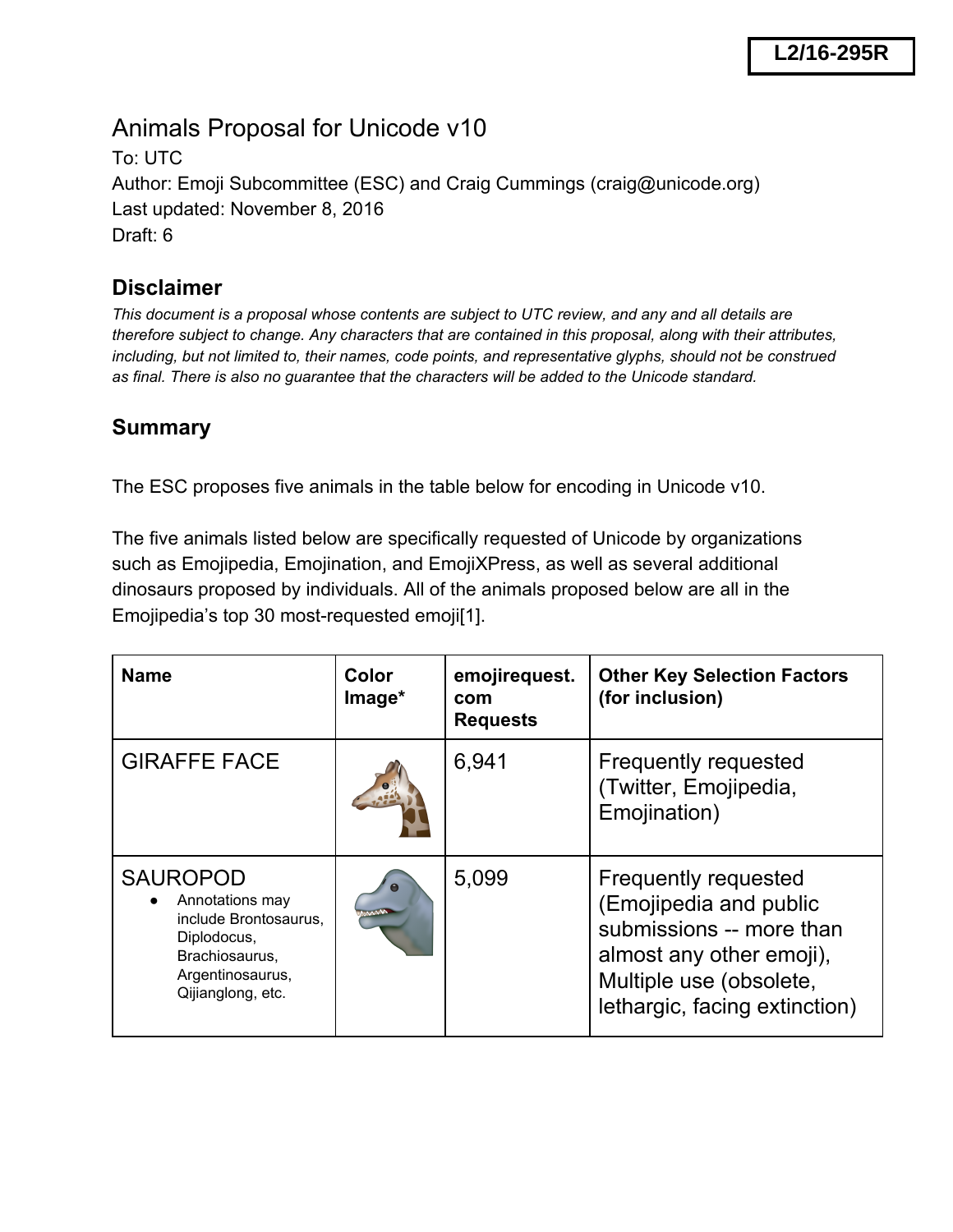| <b>T-REX</b><br>Tyrannosaurus Rex |       | <b>Frequently requested</b><br>(public submissions),<br>Multiple use ('T-Rex arms')      |
|-----------------------------------|-------|------------------------------------------------------------------------------------------|
| <b>ZEBRA FACE</b>                 | 4,970 | Multiple use ('change its<br>stripes'), Frequently<br>requested (Twitter;<br>Emojipedia) |
| <b>HEDGEHOG FACE</b>              | 4,737 | <b>Frequently requested</b><br>(Twitter, Emojipedia)                                     |

**\*** All images are used with explicit permission of EmojiXPress.

Note that though emojirequest.com also shows FOX FACE, GORILLA FACE, and BUTTERFLY, these three animals are already encoded as of Unicode version 9.0.

# **SELECTION FACTORS FOR INCLUSION**

### **A) Compatibility**

N/A

### **B) Expected Usage Level**

#### **a) Frequency**

The above table lists the emojirequest.com request count. Four of the five animals in this proposal are the highest requested animals on the web site.

Instagram statistics are as follows: GIRAFFE FACE — 1,853,988 posts BRONTOSAURUS — 16,677 posts (dinosaur with 1,829,937 posts) T-REX — 57,137 posts ZEBRA FACE — 2,349,245 posts HEDGEHOG FACE — 1,519,133 posts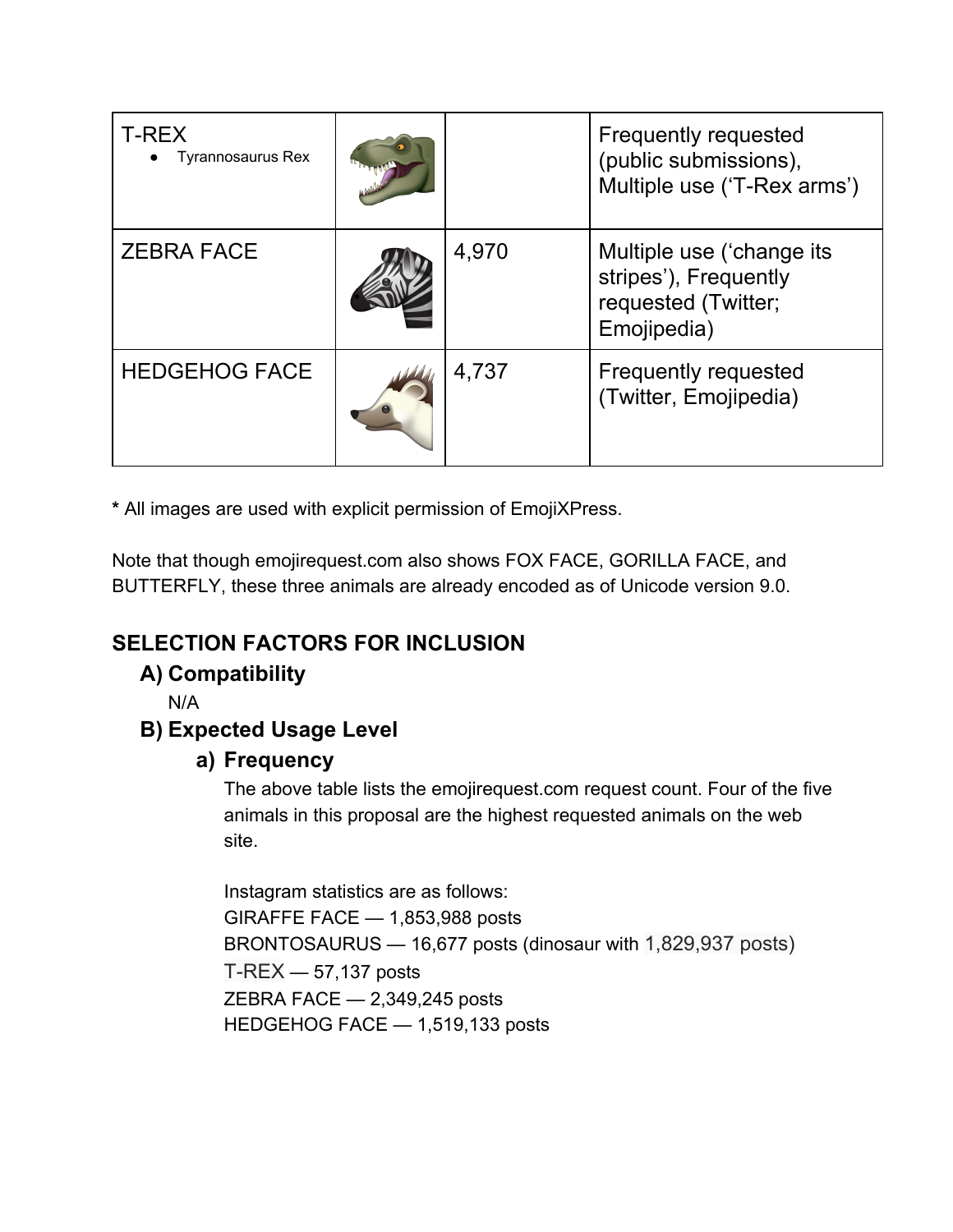As a case for the popularity of dinosaurs, Jurassic World is the fourth highest-grossing film, and the only film in the top twenty with non-fictional animals[2].

Google Trends statistics are at the bottom of this document.

### **b) Multiple use**

Many of the animals in this proposal have multiple uses.

Proposals for dinosaurs (see below) described multiple uses such as meaning "impractically large", "obsolete", and "bound for extinction." Milan's proposal listed many other uses in several good paragraphs on the subject and points out the frequent use of dinosaur emoji will likely be "figurative rather literal."

An example of multiple use of ZEBRA FACE is the question, "Can a zebra change its stripes"?

Below are just a few links to additional uses and cultural links: [https://en.wikipedia.org/wiki/Giraffe#Relationship\\_with\\_humans](https://en.wikipedia.org/wiki/Giraffe#Relationship_with_humans) [https://en.wikipedia.org/wiki/Dinosaur#Cultural\\_depictions](https://en.wikipedia.org/wiki/Dinosaur#Cultural_depictions) [https://en.wikipedia.org/wiki/Tyrannosaurus#In\\_popular\\_culture](https://en.wikipedia.org/wiki/Tyrannosaurus#In_popular_culture) [https://en.wikipedia.org/wiki/Zebra#Cultural\\_depictions](https://en.wikipedia.org/wiki/Zebra#Cultural_depictions) [https://en.wikipedia.org/wiki/Hedgehog#In\\_popular\\_culture](https://en.wikipedia.org/wiki/Hedgehog#In_popular_culture)

### **C) Image Distinctiveness**

All of the animals proposed to be emoji have very distinct images -- save perhaps HEDGEHOG which might be mistaken for a porcupine or an Echidna.

### **D) Completeness**

SAUROPOD and T-REX fill a gap for dinosaurs and prehistoric animals.

### **E) Frequently Requested**

#### **DINOSAUR PROPOSALS**

The ESC and Unicode have received four dinosaur proposals to date. These are:

- Craig Cummings, December 18, 2014
- Dominik Schwarz, March 22, 2016
	- <http://www.unicode.org/L2/L2016/16289-dinosaur-schwarz.pdf>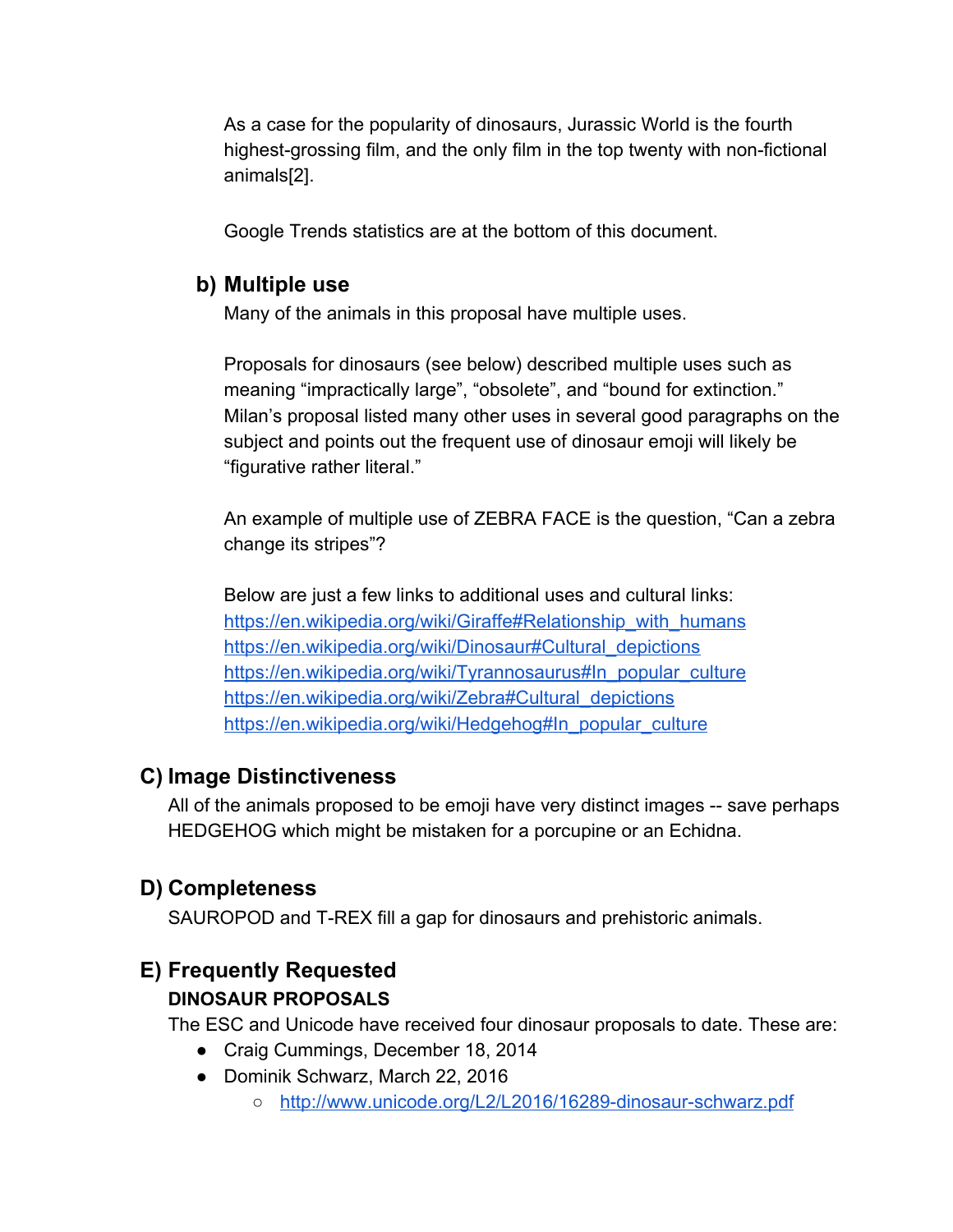- Courtney Milan, April 2, 2016 ○ <http://www.unicode.org/L2/L2016/16072-jurassic-emoji.pdf>
- Andrew West, April 29, 2016
	- <http://www.unicode.org/L2/L2016/16103-jurassic-fdbk.pdf>

Additionally, dinosaur emoji has been frequently requested on to Emojipedia, Twitter, and emojirequest.com. Dinosaur is one of Emojipedia's top four animals requests for 2016[1]. On [Twitter emoji requests,](https://twitter.com/search?q=emoji%20request&src=typd) dinosaur is the second most requested animal. The Washington Post even published an article entitled ["What](https://www.washingtonpost.com/news/the-intersect/wp/2016/06/09/what-the-world-needs-now-is-a-dinosaur-emoji/) [the world needs now is a dinosaur emoji'](https://www.washingtonpost.com/news/the-intersect/wp/2016/06/09/what-the-world-needs-now-is-a-dinosaur-emoji/).

#### **OTHER REQUESTS**

GIRAFFE, HEDGEHOG, and ZEBRA were also part of Emojipedia's top 30 requested emoji for 2016 [1]. GIRAFFE also saw strong support and was requested by Emojination.

In terms of **Twitter emoji requests**, GIRAFFE was the highest with eight Twitter emoji requests. HEDGEHOG and ZEBRA each received a single Twitter emoji request.

### **SELECTION FACTORS FOR EXCLUSION**

#### **F) Overly Specific**

N/A

### **G) Open ended**

Dinosaurs and other prehistoric animals could be open-ended if not carefully managed. At this time, the decision is to propose two dinosaurs, based in part, on success in emojirequest.com. It is possible that other dinosaurs may be added at a future time.

#### **H) Already represented**

None of the animals are represented already.

Possible ZWJ combinations for dinosaur categories using LIZARD and ZWJ could lead to obscure and unreliable fallback. While there is a HORSE emoji, there is not a good 'stripes' character with which it could be combined and it would suffer from the same potential fallback problems as a dinosaur sequence.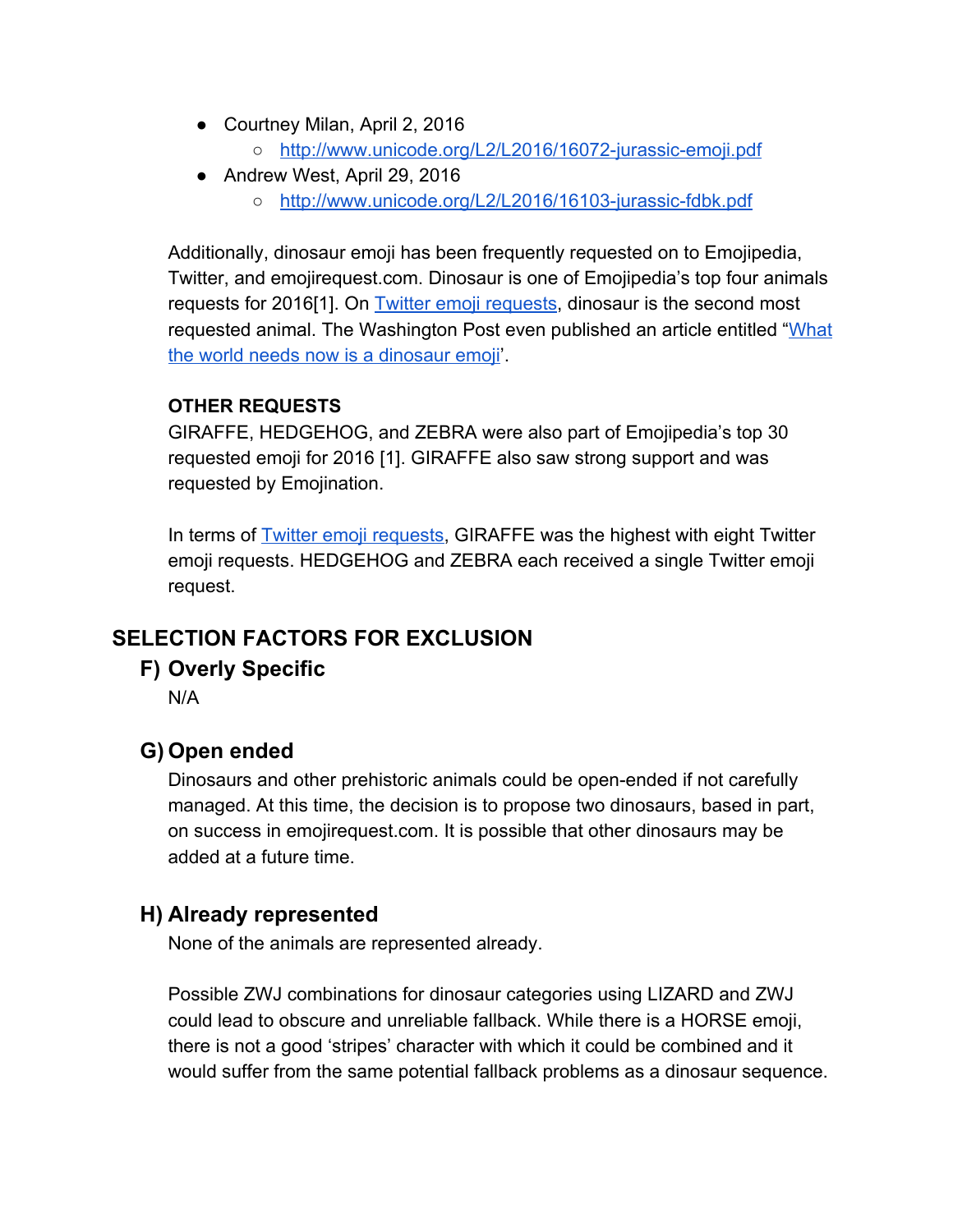#### **REFERENCES**

[1]<http://blog.emojipedia.org/top-emoji-requests-2016/>(posted March 15, 2016) identifying the top 30 emoji requests to Emojipedia for 2016. [2] [https://en.wikipedia.org/wiki/List\\_of\\_highest-grossing\\_films](https://en.wikipedia.org/wiki/List_of_highest-grossing_films)

### **Popularity Estimation of Proposed Characters**

| <b>Google Trends</b><br>$\equiv$<br>Compare | 冊<br>Sign in                                                 |                      |
|---------------------------------------------|--------------------------------------------------------------|----------------------|
| snake<br>Search term                        | giraffe<br>Search term                                       | Add comparison<br>÷. |
| Worldwide v<br>Past 5 years $\sqrt{*}$      | All categories $\sqrt{*}$<br>Web Search $\blacktriangledown$ |                      |
| Interest over time <sup>©</sup>             |                                                              | t                    |
| 100                                         |                                                              |                      |
| 75<br>50<br>25                              |                                                              |                      |
| Oct 30, 2011<br>Average                     | Mar 2, 2014                                                  | Jul 3, 2016          |

#### **GIRAFFE - 21%** popularity: Snake **38** vs Giraffe **8**

<https://www.google.com/trends/explore?q=snake,giraffe>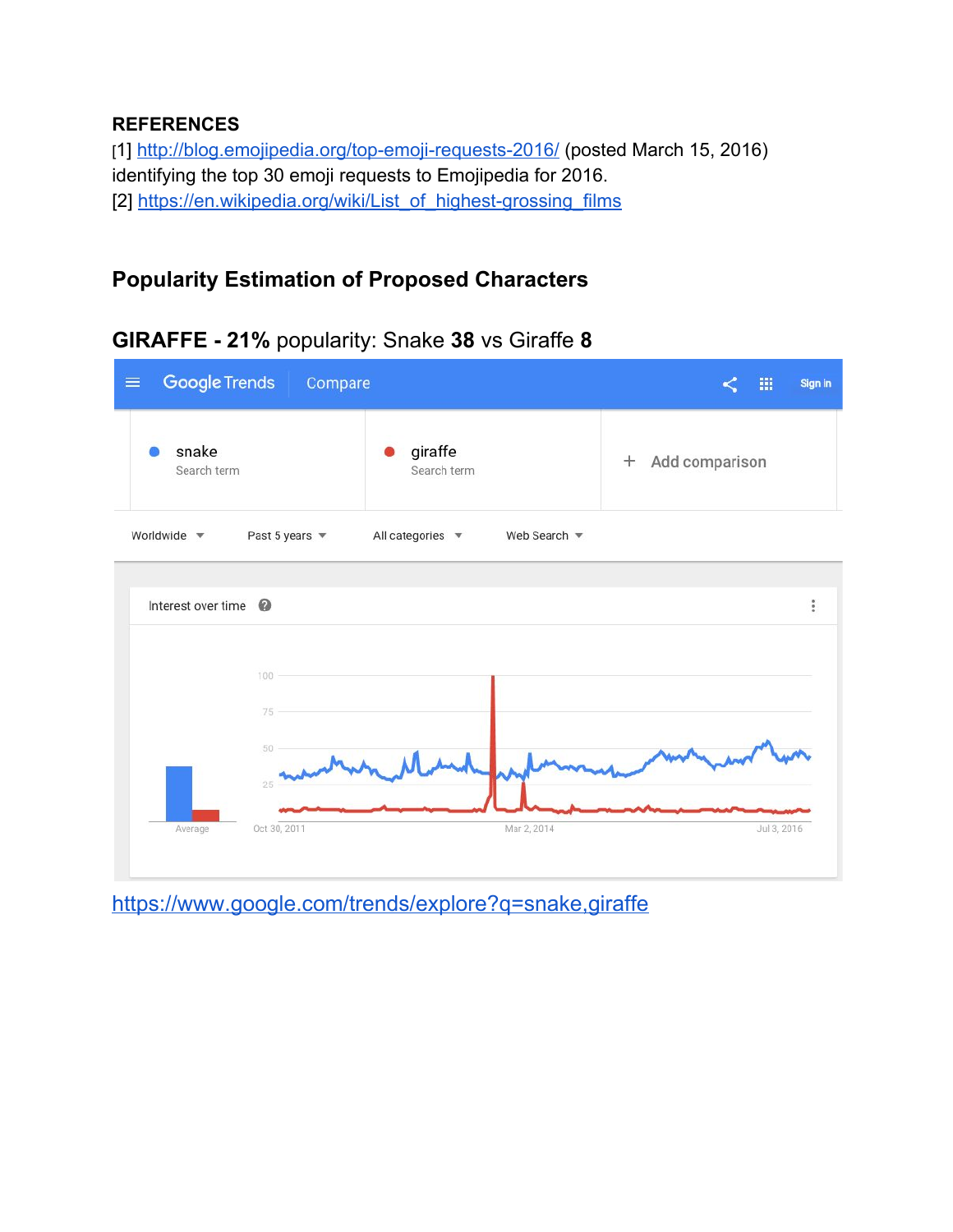## **BRONTOSAURUS - 1%** popularity: Snake **68** vs Brontosaurus **1**



<https://www.google.com/trends/explore?q=snake,brontosaurus>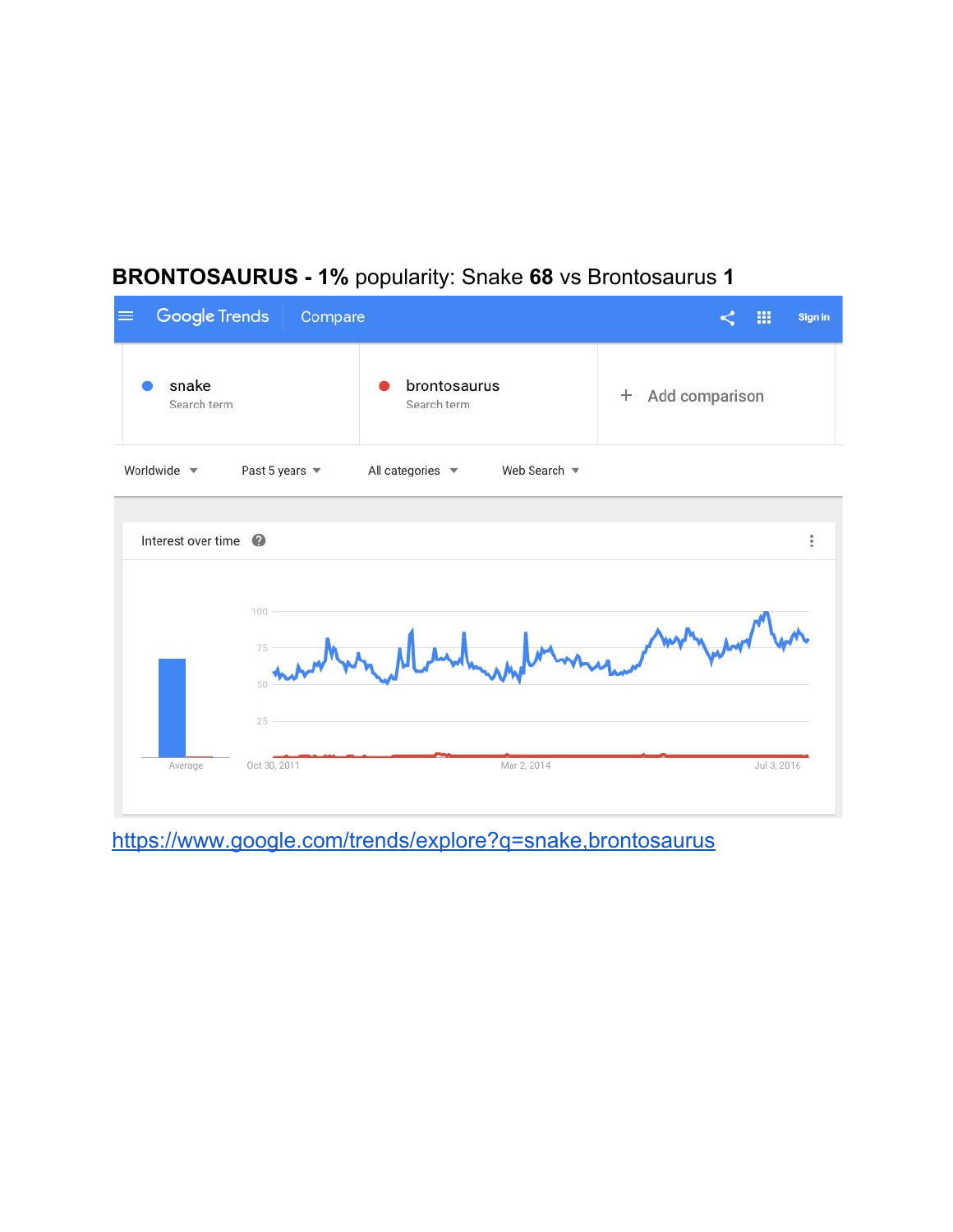

## **ZEBRA - 40%** popularity: Snake **68** vs Zebra **27**

<https://www.google.com/trends/explore?q=snake,zebra>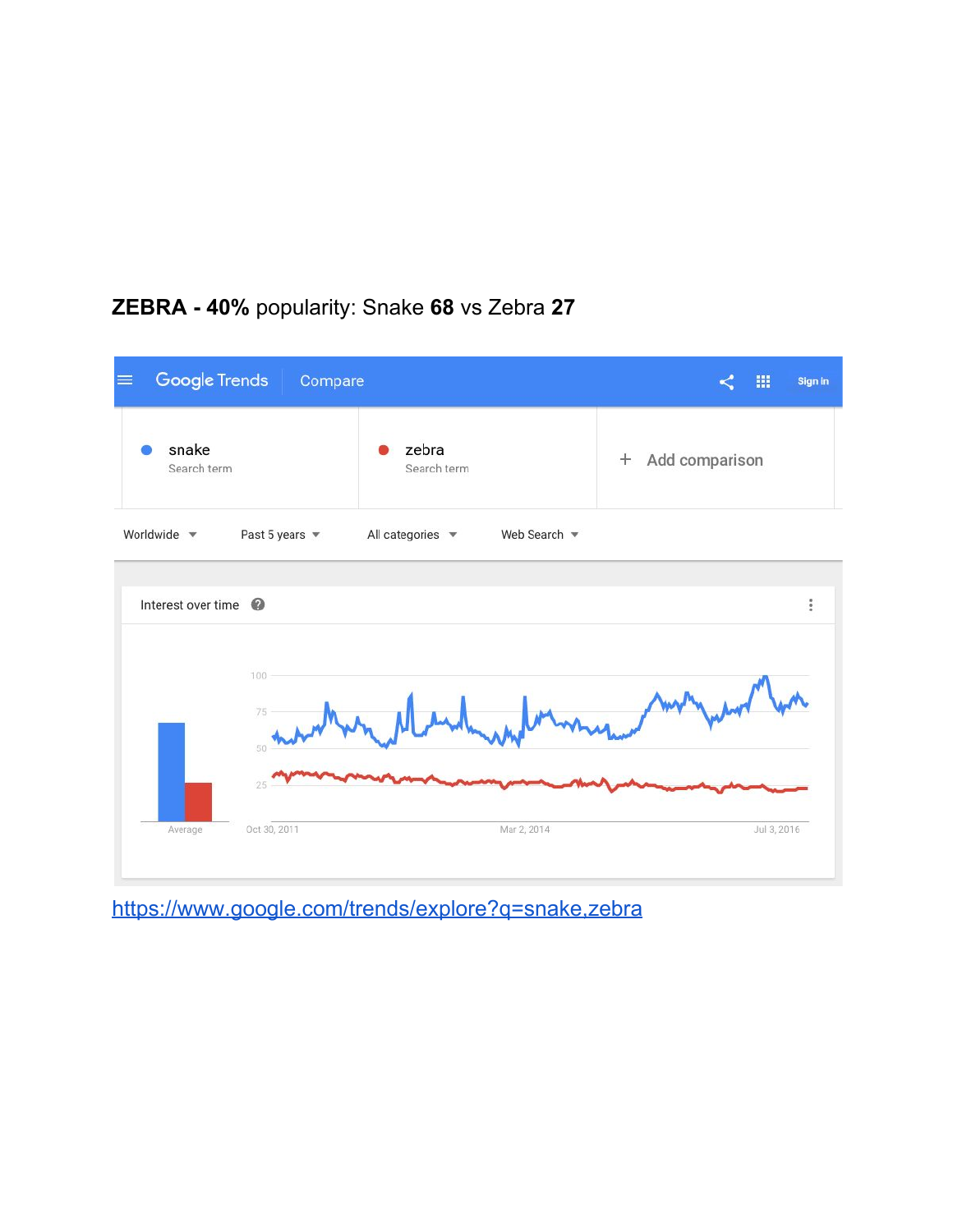

## **HEDGEHOG - 19%** popularity: Snake **68** vs Hedgehog **13**

<https://www.google.com/trends/explore?q=snake,hedgehog>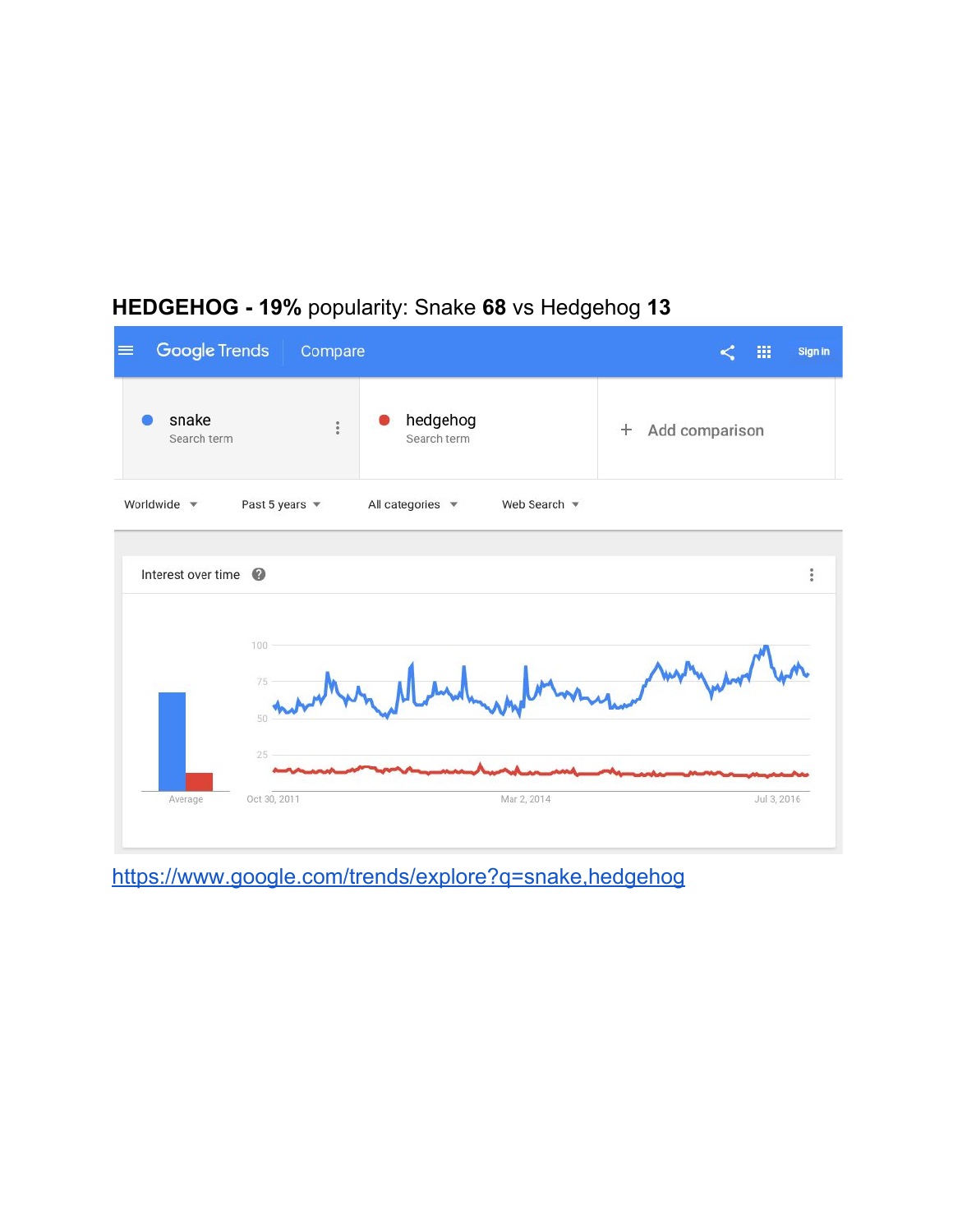## **DINOSAUR - 41%** popularity: Snake **68** vs Dinosaur **28**



<https://www.google.com/trends/explore?q=snake,dinosaur>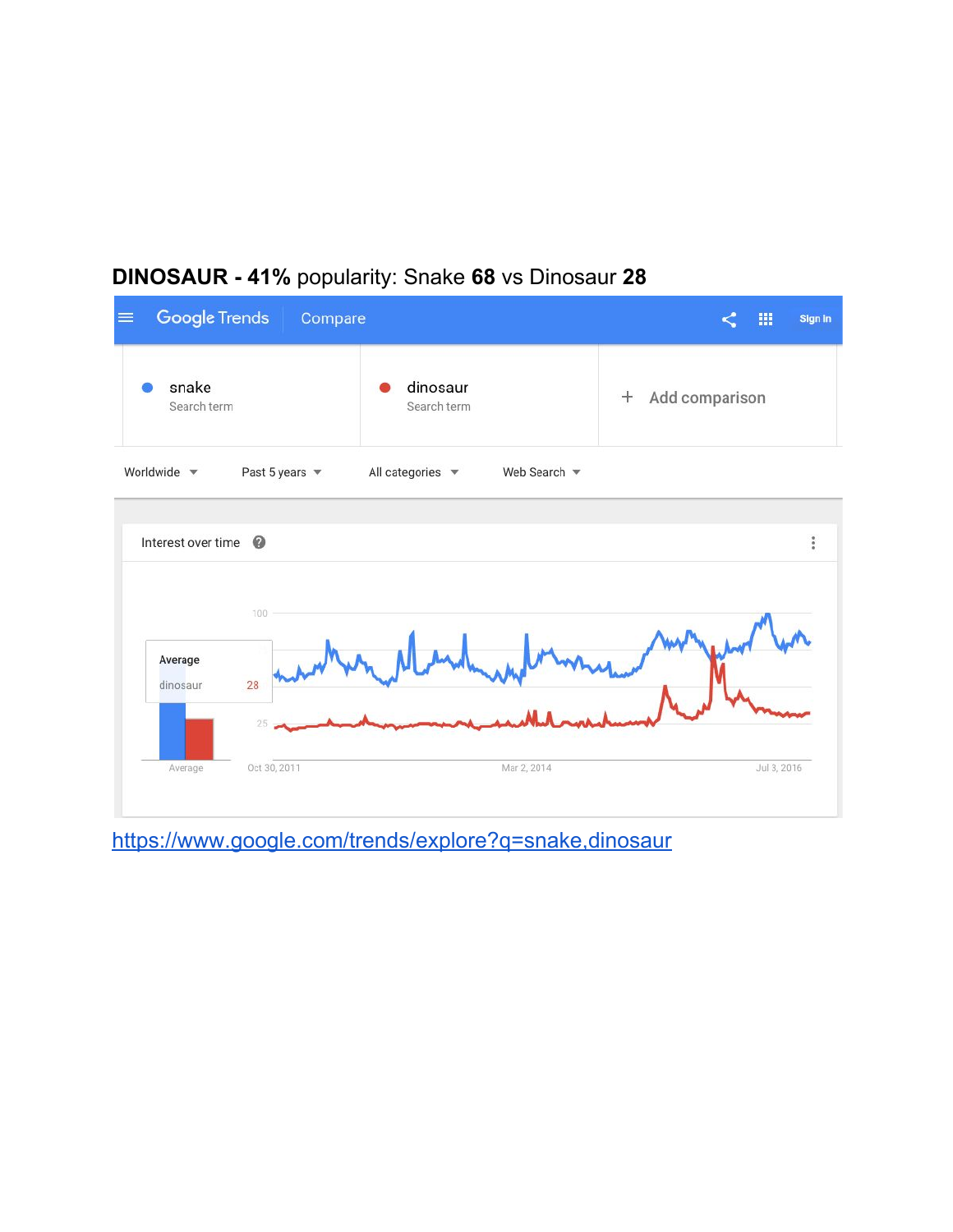

# **HEDGEHOG (German) - 21%** popularity: Igel **72** vs Pferd (Horse) **15**

<https://www.google.com/trends/explore?q=igel,pferd>